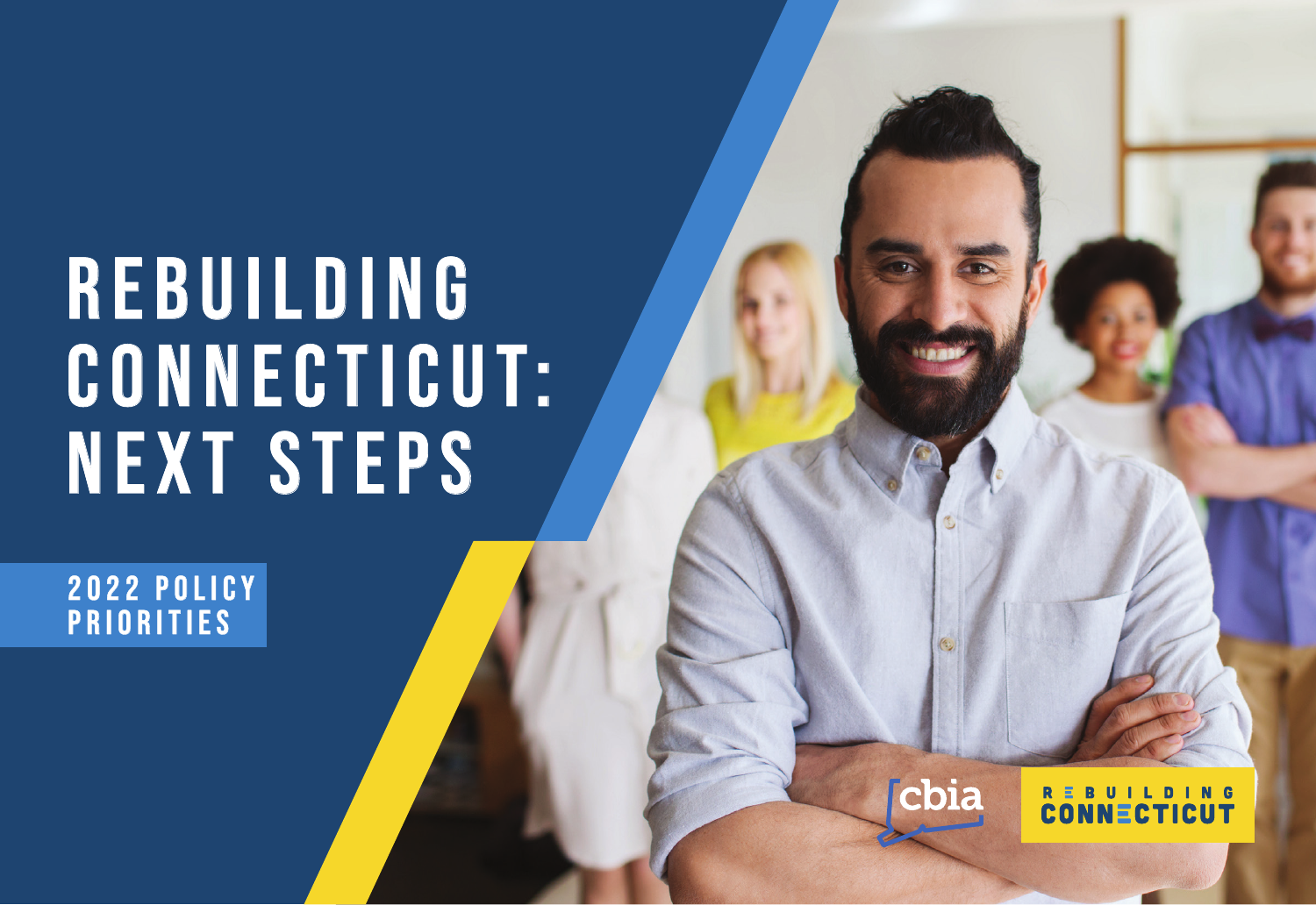# **CONTENTS**

**Targeting the Challenges Ahead . . . . . . 4**

### **Policy Priorities**

- **Labor Shortage . . . . . . 7**
- **Economic Development . . . . . . . . 8**
- **Small Business Relief . . . . . . . . . . . . . . . 9**
- **Taxpayer ROI . . . . . . . 10**
- **Infrastructure . . . . . . . 11**

### **Rebuilding Connecticut Pledges**

- **State Senate . . . . . . . . 13**
- **State House . . . . . . . . 14**



*Source: U.S. Bureau of Economic Analysis*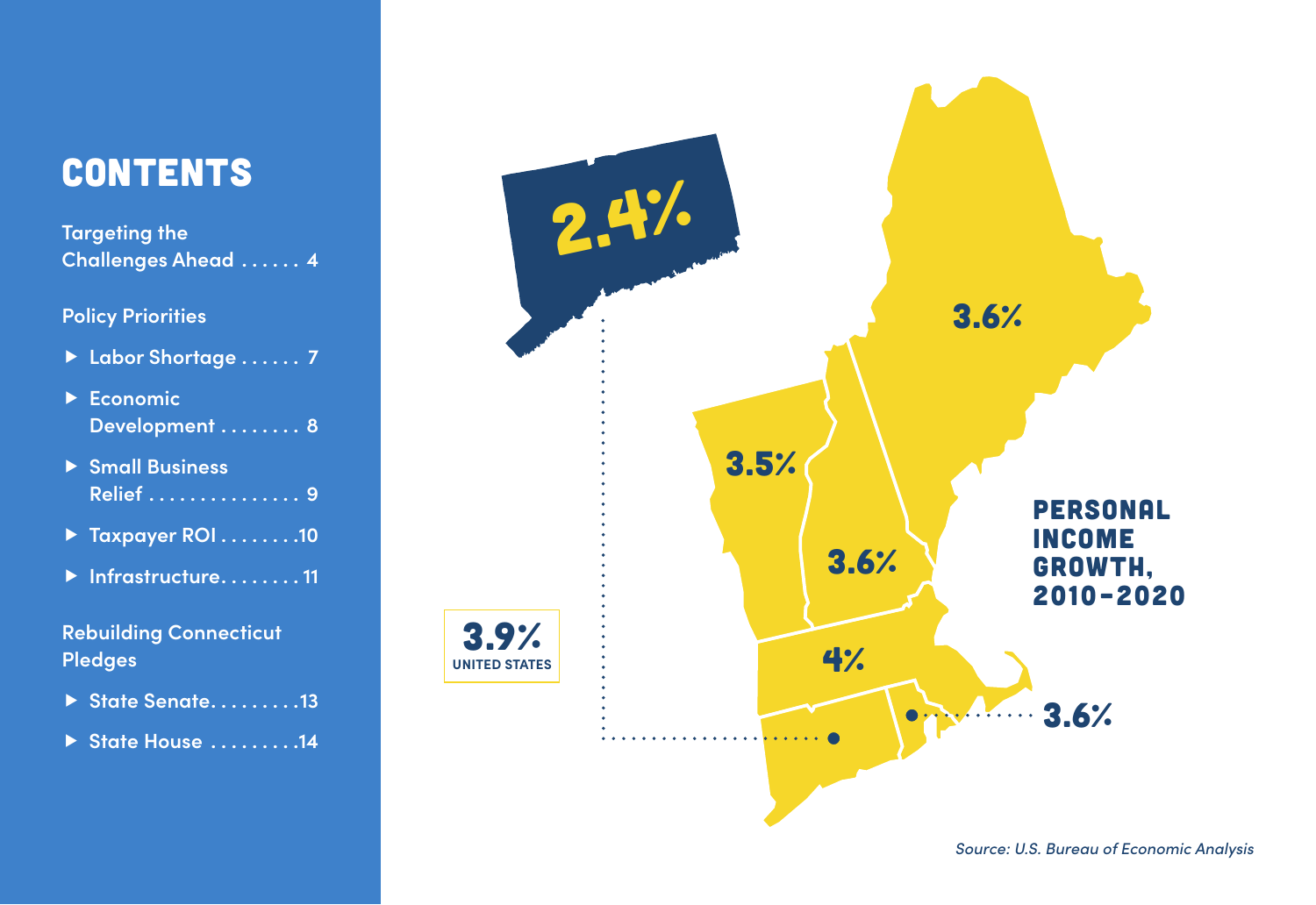



*Source: U.S. Bureau of Labor Statistics*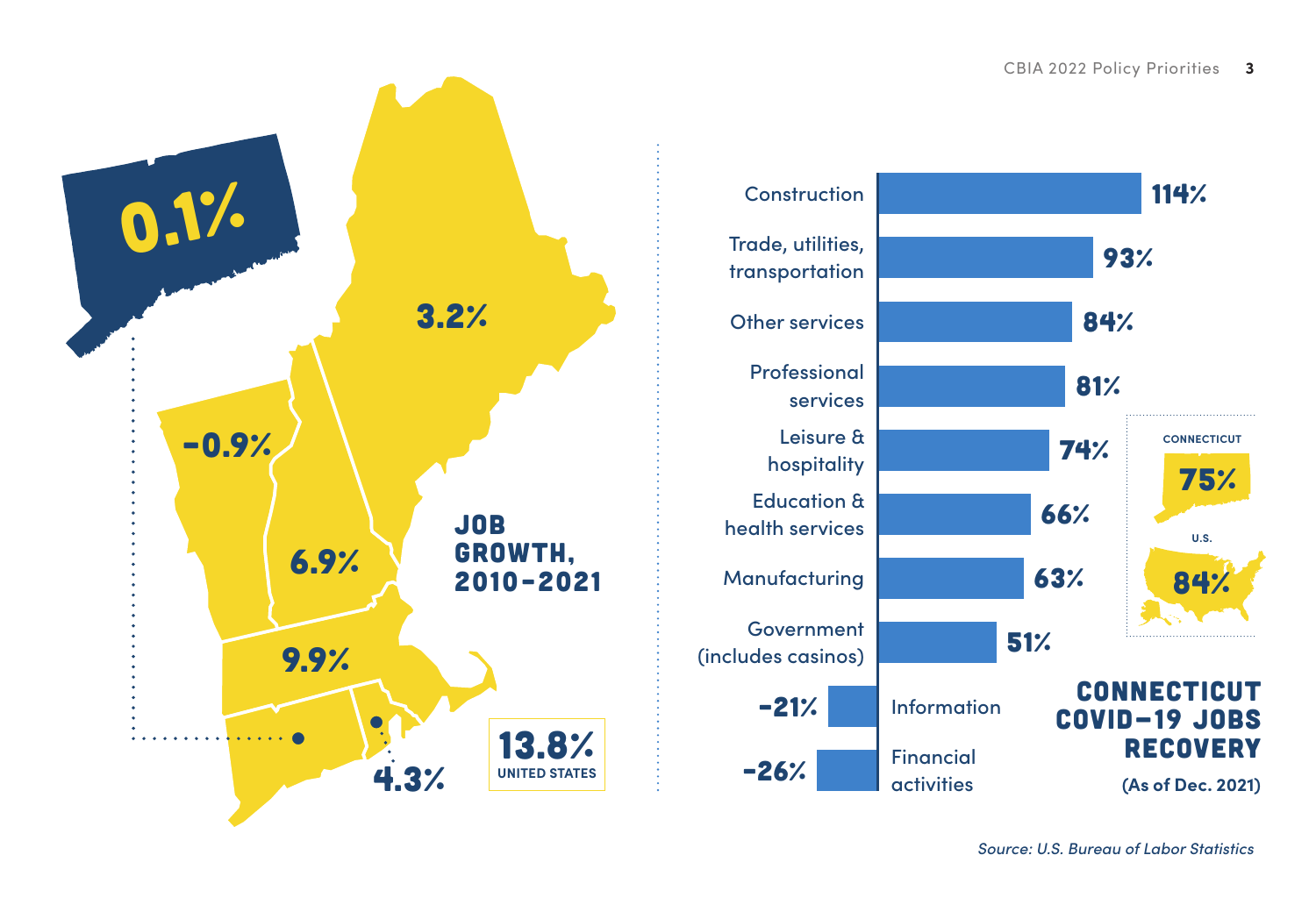# Targeting the Challenges Ahead

s we enter the third year of the coronavirus pandemic, Connecticut faces a series of policy decisions that will determine the strength and viability of our economic recovery.

Our state has navigated the past two years better than most. Connecticut is a leader in managing the public health crisis, with one of the highest vaccination rates in the country.

The state's fiscal health is also one of the country's strongest, with a projected \$2.2 billion budget surplus this fiscal year, \$1.9 billion

the following year, and a reserve fund forecast to exceed \$5 billion by June 30—a fund that had a zero balance a decade ago.

Connecticut's once troubled Special Transportation Fund will likely hit a quarter of a billion dollars by the end of the fiscal year, with the Federal Infrastructure and Jobs Act expected to inject \$5.4 billion into the state over the next five years.

That healthy fiscal picture provides a platform to do much more than hold the line on taxes and pay down long term liabilities, presenting a tremendous opportunity to not only

rebuild in the wake of the pandemic, but develop a robust, vibrant economy.

The pandemic has exacerbated many of the structural issues that hobbled our recovery from the 2008-2010 recession, reinforcing the critical role policymakers will play in the coming months.

This is the year to address workforce challenges that have simmered for years and now represent the greatest threat to our recovery. Eighty percent of employers told CBIA's 2021 annual business survey they struggle to find and retain employees.

This is the year to implement comprehensive tax relief for both individuals and businesses, capitalizing on the recent influx of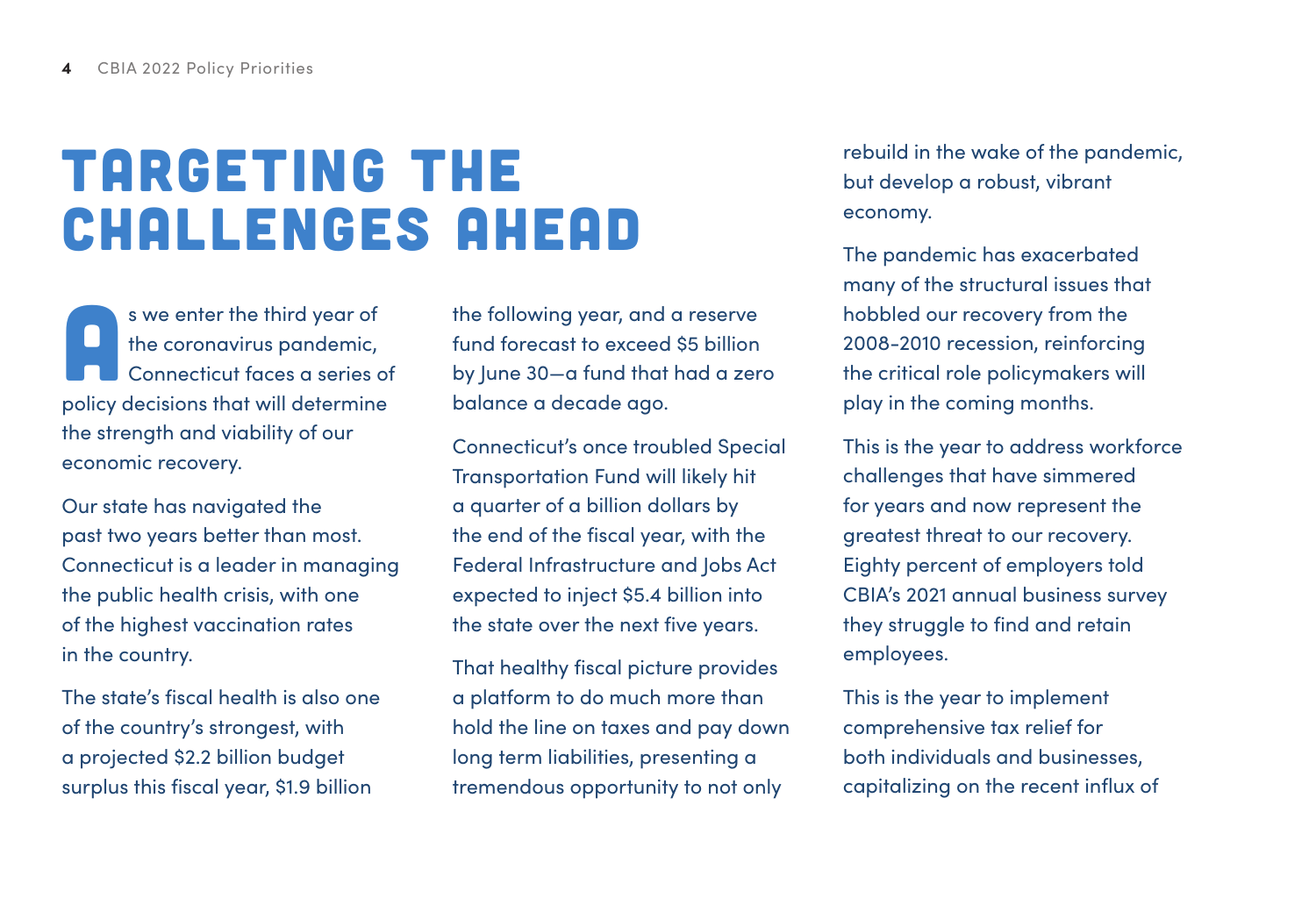new residents and companies to make Connecticut a true business destination.

Federal pandemic relief dollars have helped Connecticut navigate the past two years, and federal funds will continue to play a role, with those pending multi-year infrastructure investments a long overdue, much needed shot in the arm.

Connecticut employers also prioritize government spending reforms, and the administration's CREATES Report, which includes \$600 million-\$900 million in annual savings, must be a feature of this session.

We are grateful for the progress that we are making as a state in managing and navigating the pandemic. The 2021 legislative session, which saw the adoption of a number of CBIA's policy recommendations, did much to position Connecticut for a strong recovery.

 Our 2022 policy priorities represent the next step in that journey solutions-based recommendations targeting the numerous challenges ahead, designed to sustain and build on the momentum of the past year.

We must continue the fiscal discipline of recent years that has seen revenue growth, a healthy rainy day fund, and recognition from Wall Street through upgrades to the state's credit rating.

Let's make sure we continue attracting residents and businesses to the state, taking full advantage of the competitive advantages neighboring states are giving us through their adverse tax policies.

Most importantly, let's continue working together to enhance the state's competitiveness, support and elevate small businesses, and fuel economic growth by nurturing businesses and the opportunities they create for our communities and all residents.

**Rina Patel** Chair, CBIA Board of Directors

**Chris DiPentima** President & CEO, CBIA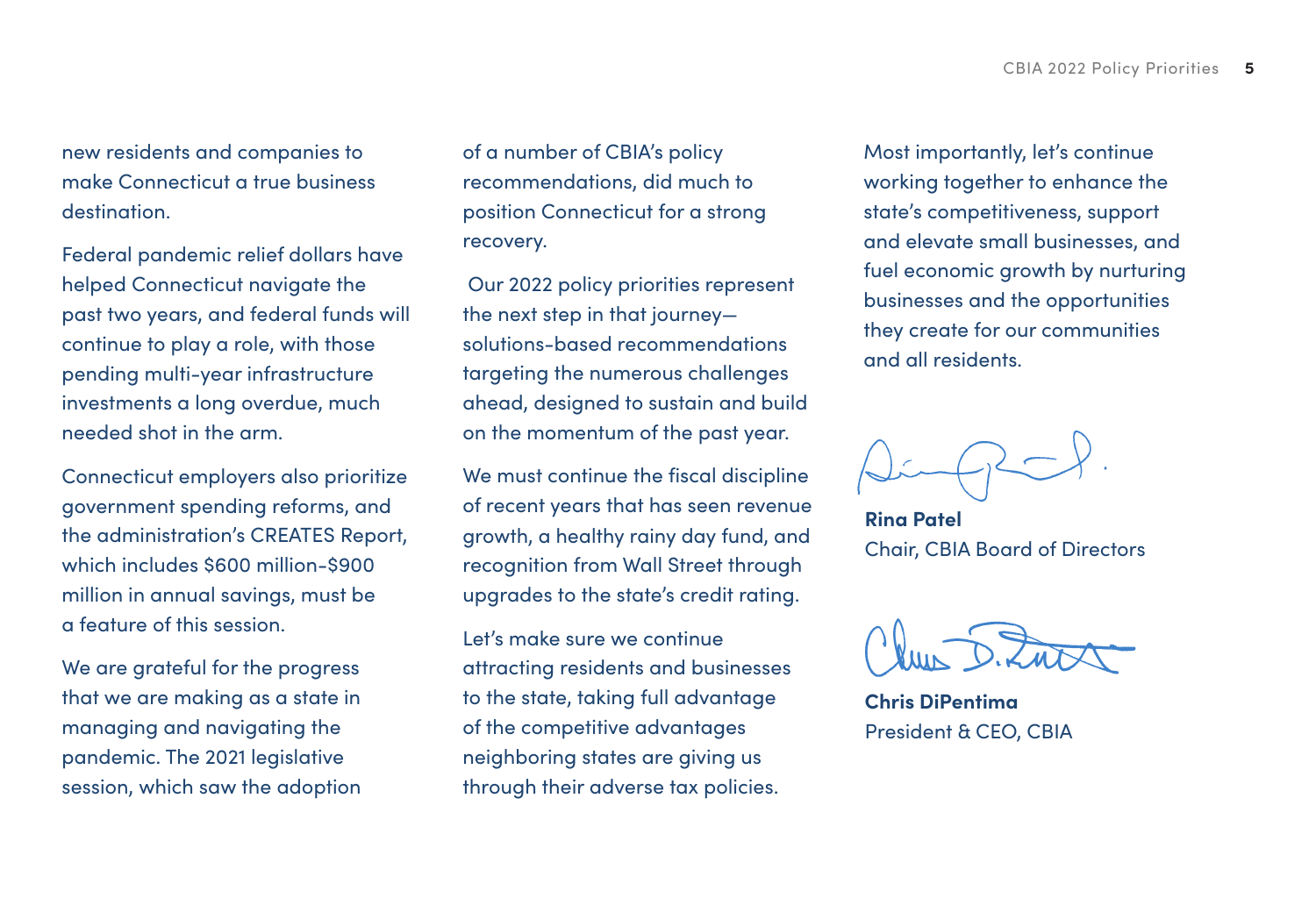

# POLICY PRIORITIES

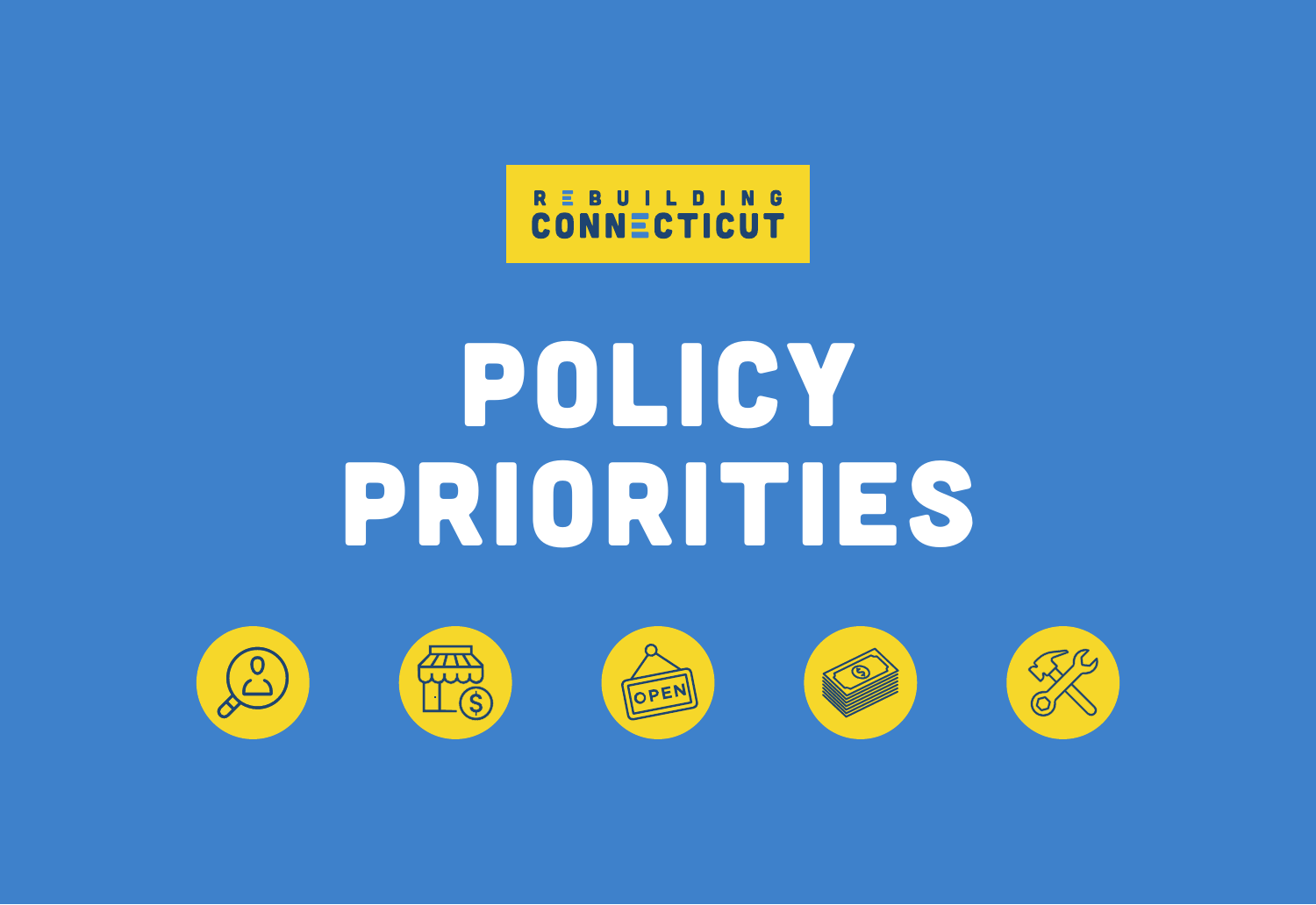

- $\sqrt{\ }$  Exempt workforce training programs from the state sales and use tax, helping employers retrain, reskill, and skill up current and new employees.
- $\checkmark$  Expand the state's manufacturing apprenticeship tax credit program to include small and midsize manufacturers, left at a competitive disadvantage without access to this critical resource.
- $\checkmark$  Enhance workforce development efforts for incarcerated and returning citizens, including evaluating current programs for skill alignment and effectiveness and adding programs focused on high-need industries.





Finding only  $(48%)$  Both  $(31%)$ Retaining only  $(1%)$   $\blacksquare$  No  $(20%)$ 

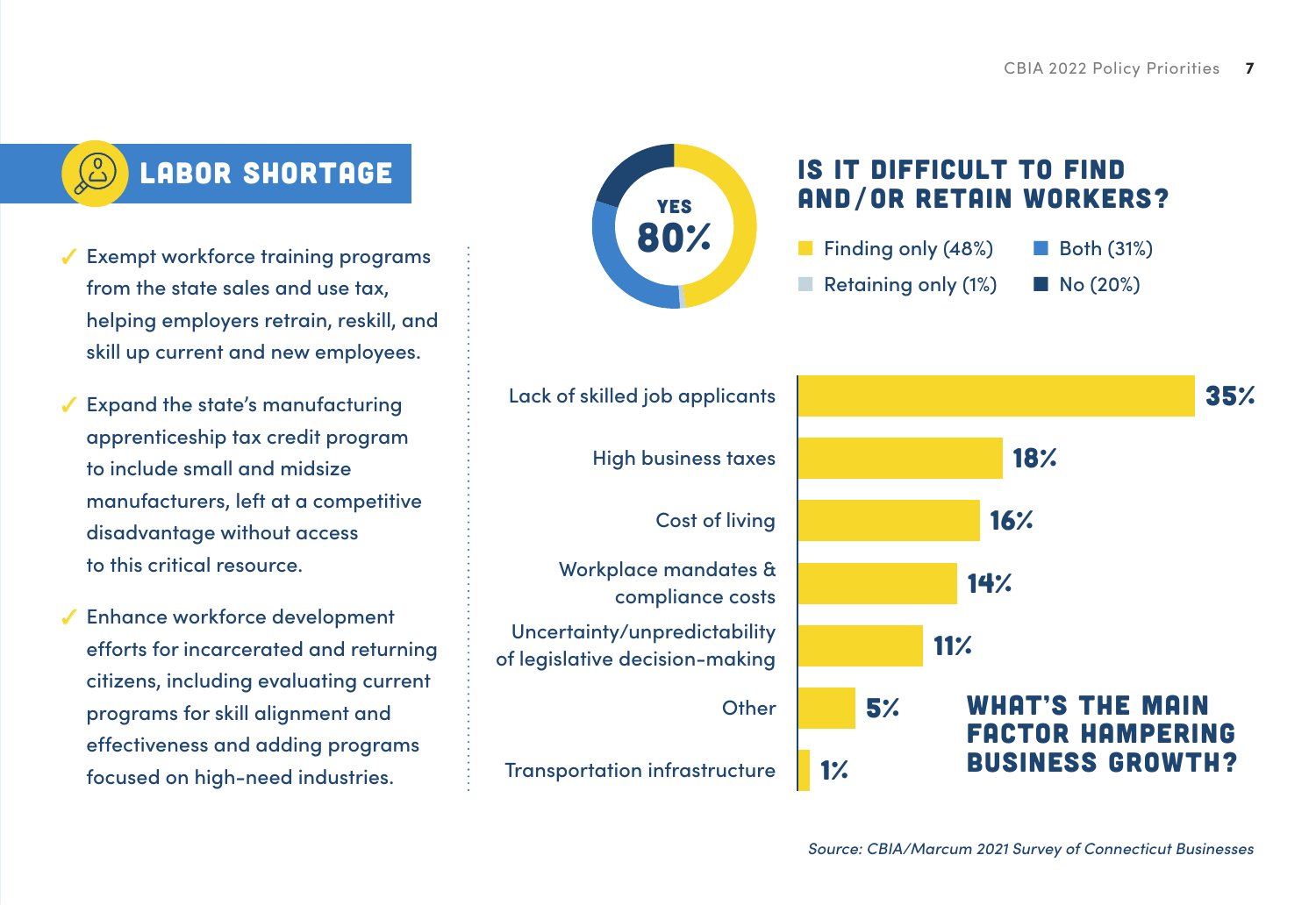# Economic Development

- $\checkmark$  Leverage additional federal coronavirus relief funding to further lower the state unemployment fund's estimated \$1 billion debt, easing the burden on private sector employers and creating new opportunities for economic investment.
- $\sqrt{\ }$  Allow net operating loss carry forwards beyond 20 years, creating a more attractive investment climate by offsetting some of the risk faced by companies making significant investments in the state.
- Repeal the "temporary" corporate tax surcharge. Enacted as a short-term measure over a decade ago, the surcharge sends the wrong message about Connecticut's business climate and diverts between \$50 million and \$80 million from the state's economy.
- $\checkmark$  Support the development of more laboratory space and vivarium services for early and late stage biotech companies and avoid short-term measures such as drug price controls that impede economic growth and innovation.

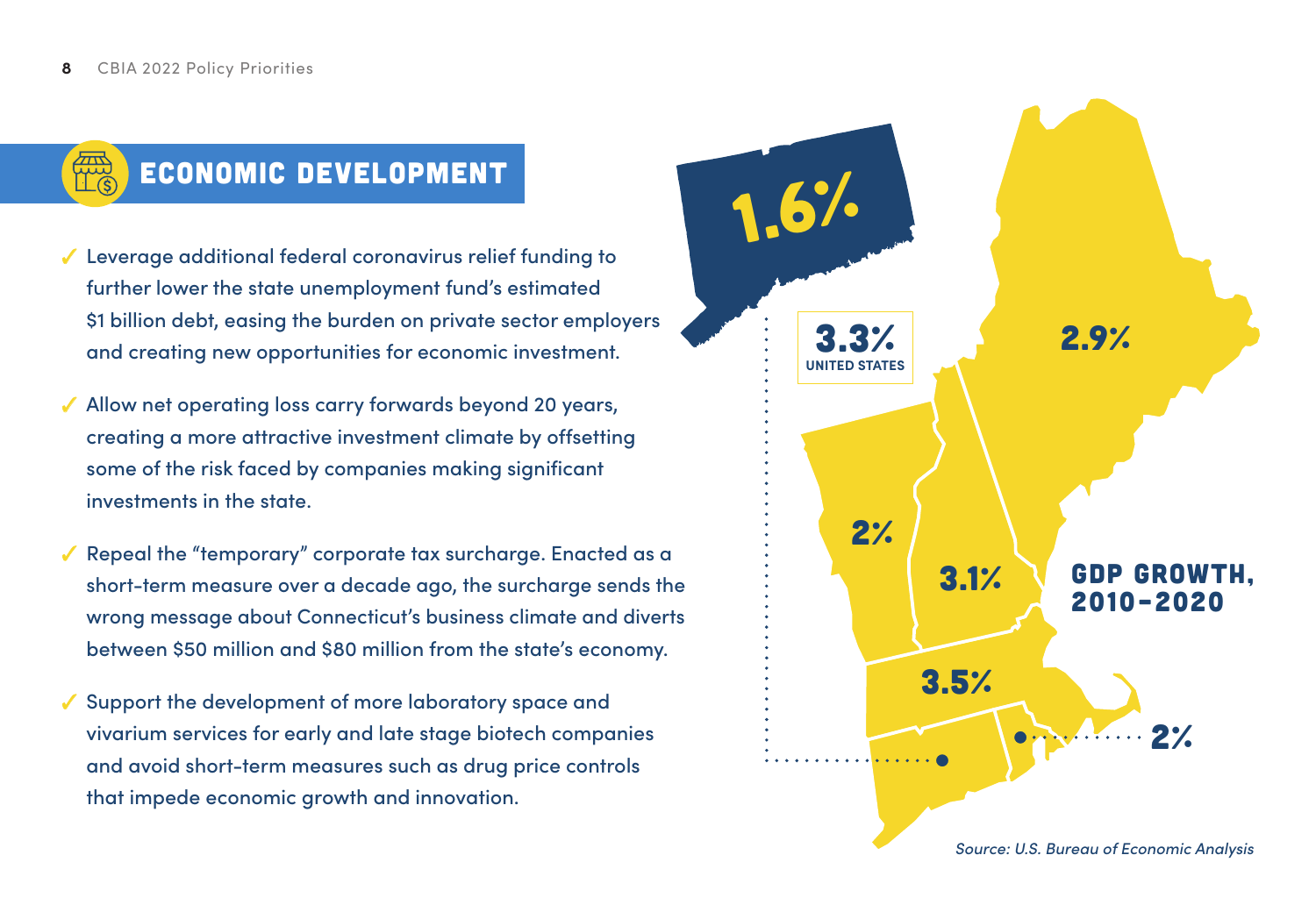

# Small Business Relief

- $\sqrt{\ }$  Restore the pass-through entity tax credit to its original 93% level, or make it elective, saving Connecticut small businesses \$53 million annually.
- $\sqrt{\ }$  Exempt safety apparel and personal protective equipment from the sales and use tax, recognizing the high costs of those items and helping businesses maintain safe workplaces.
- $\sqrt{\phantom{a}}$  Expand the R&D tax credit to small businesses, eliminating a competitive disadvantage and providing an incentive for smaller employers to invest in their employees and operations.

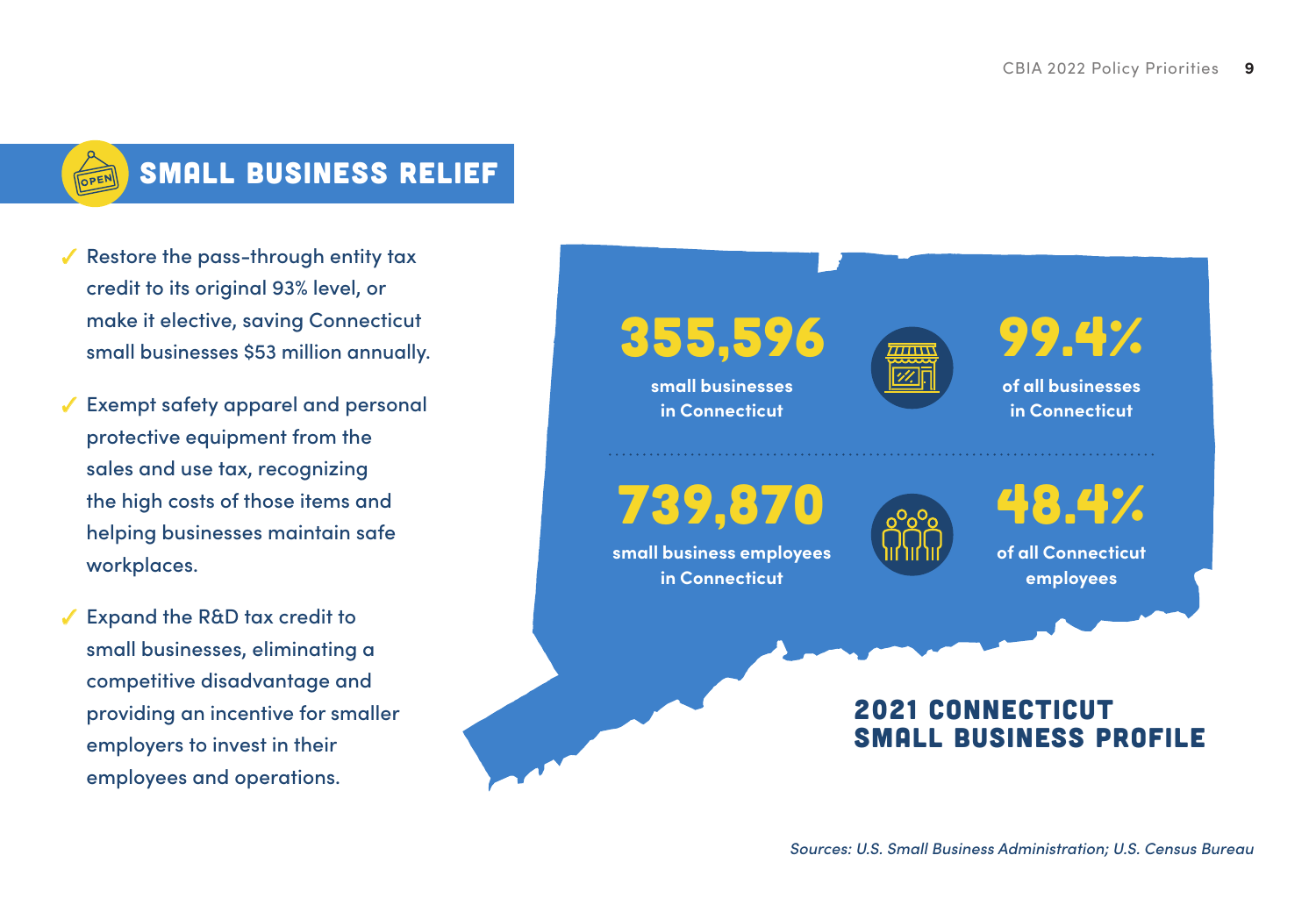

- Modernize and streamline government operations by implementing broad-based technology solutions, eliminating duplicative functions, increasing telecommuting opportunities to reduce the state's physical footprint, and cutting soaring overtime costs.
- $\checkmark$  Optimize the use of nonprofit organizations to deliver certain state services. Optimization could realize annual savings of \$150 million or more—according to the CREATES Report—while helping mitigate the expected wave of state employee retirements.

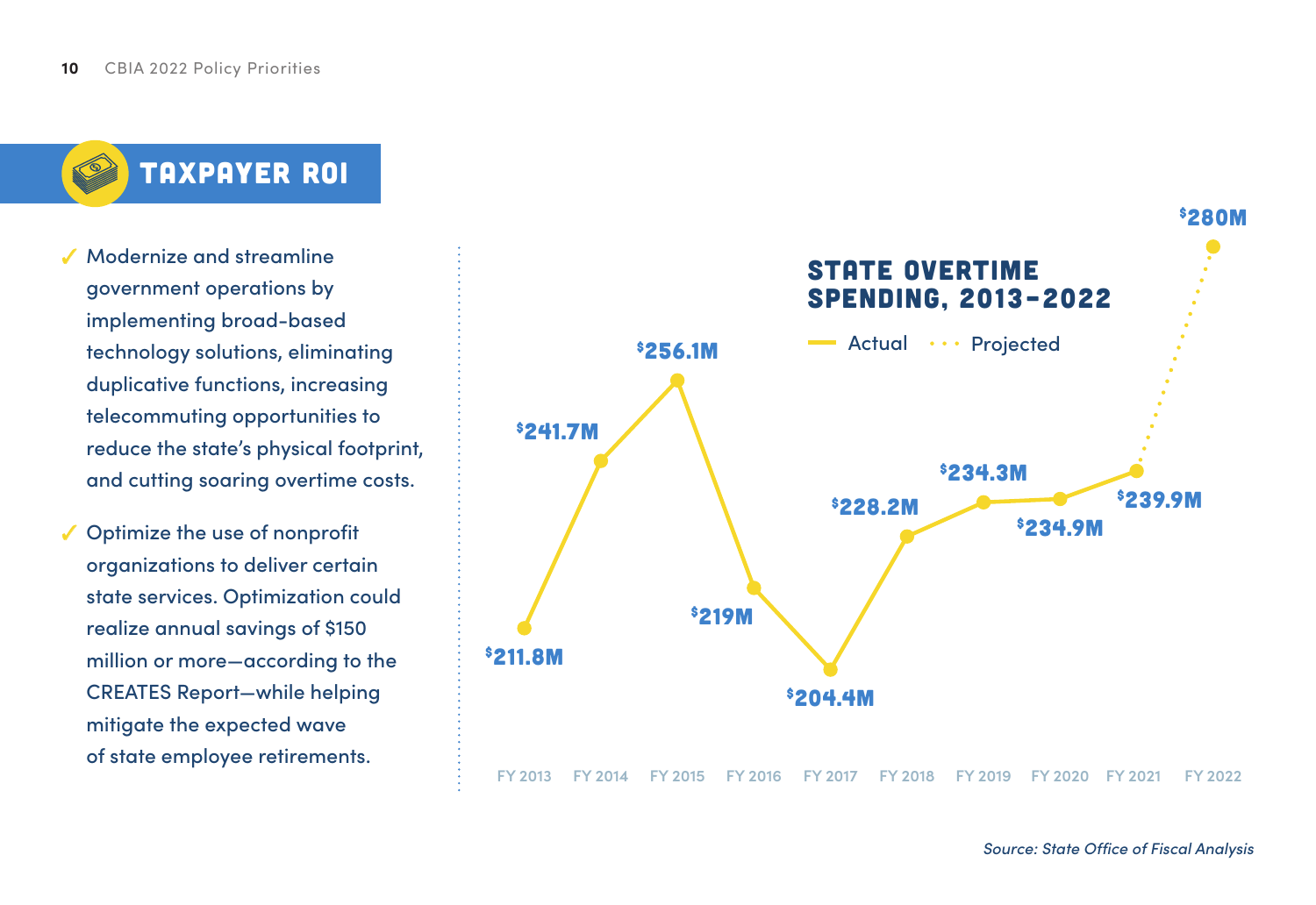# Infrastructure

- $\checkmark$  Expand private sector participation with infrastructure projects, including amending contracting statutes to allow the Department of Transportation greater flexibility and cost savings through outsourcing as well as greater transparency with prioritized planned projects and expected ROI.
- $\checkmark$  Evaluate and improve public transit services, reducing or eliminating underperforming, high cost lines and introducing competitive bidding to contracted operations, with potential savings of at least \$10 million to \$20 million.



\$306B **in goods are shipped to and from Connecticut each year through the state's transportation network**



62%

**full time jobs in key industry sectors—including manufacturing, retail trade, and wholesale trade—are completely dependent on Connecticut's transportation system**



**of Connecticut's major roads and highways are in poor or** 



**mediocre condition while**

**of the state's bridges are at least 50 years old**

**The condition of the state's roads costs motorists**



\$1.9B \$711 **a year OR**

**per motorist**

**in additional repairs, increased fuel consumption, and accelerated vehicle depreciation**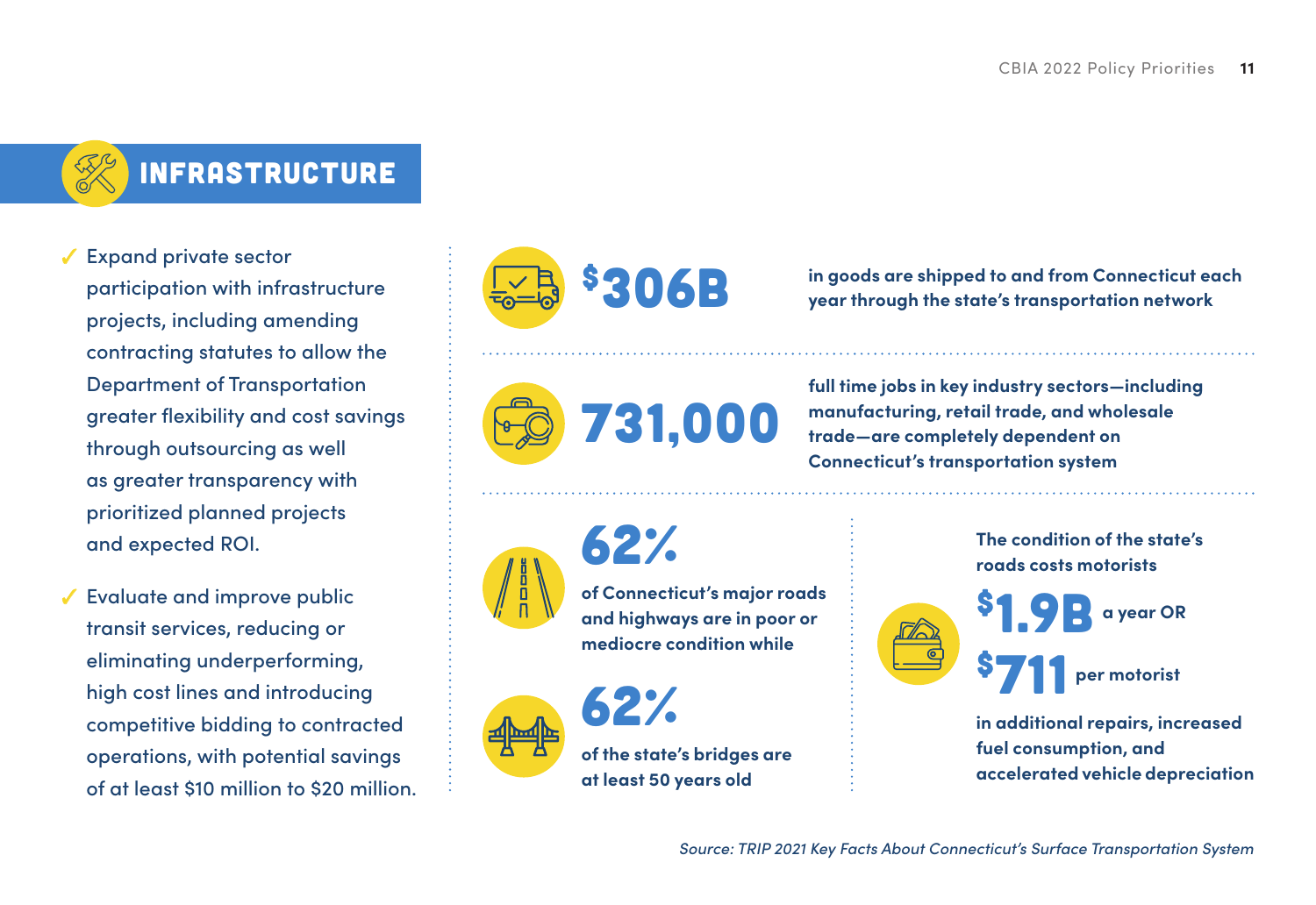# REBUILDING<br>CONNECTICUT

# REBUILDING CONNECTICUT PLEDGES

**The following members of the General Assembly—a bipartisan group representing both major political parties signed the Rebuilding Connecticut pledge prior to the 2021 legislative session.**

**In signing the pledge, they support its package of common sense policies that will help Connecticut employers—particularly struggling small businesses manage the high costs of navigating COVID-19 restrictions, create and retain jobs, and lead the state's economic recovery and growth for the benefit of all residents.**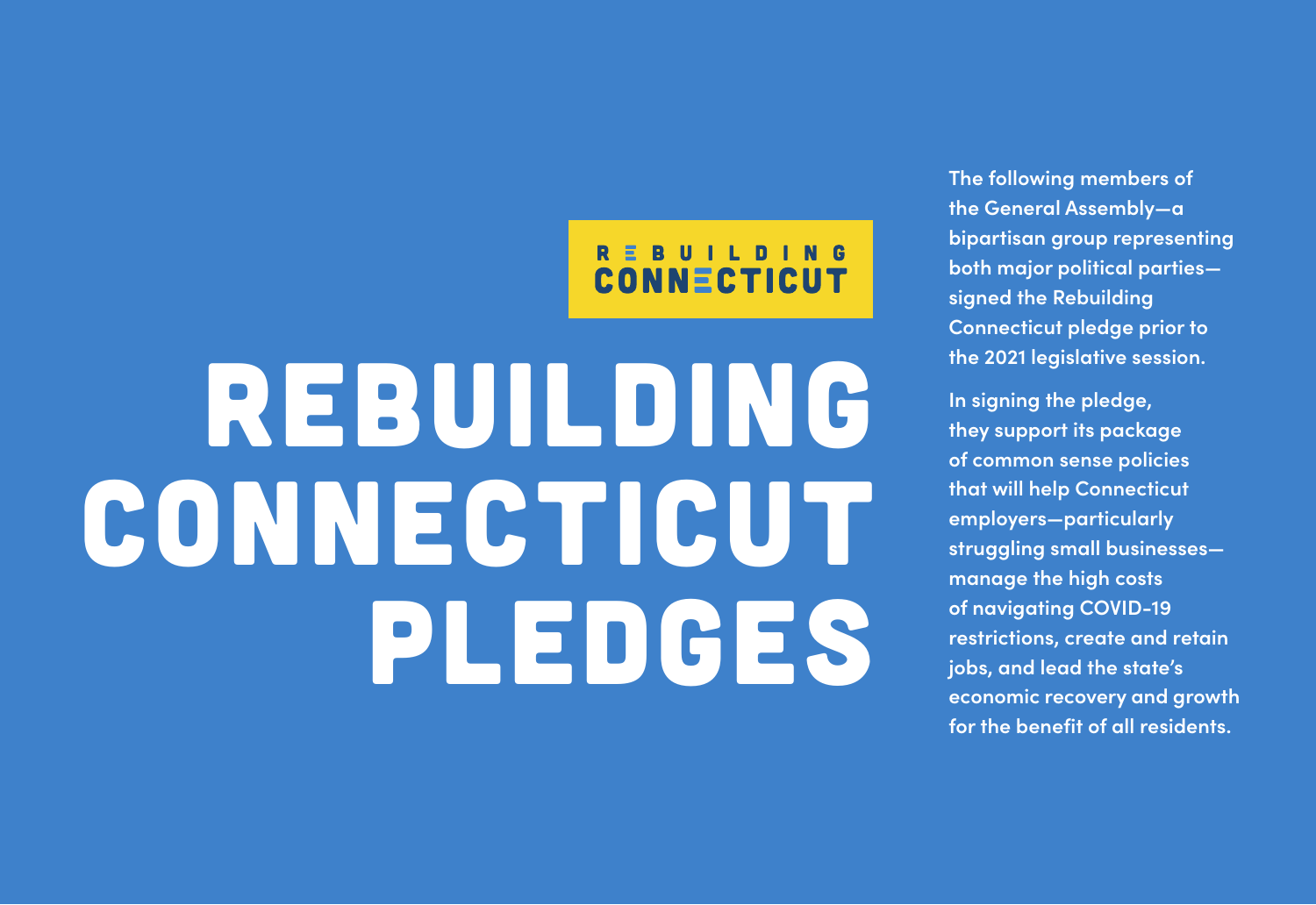## **STATE SENATE**

| <b>State Senator</b>                  | <b>Towns Represented</b>                                                                                                             |
|---------------------------------------|--------------------------------------------------------------------------------------------------------------------------------------|
| <b>Eric Berthel (R-Watertown)</b>     | Bethlehem, Bridgewater, Middlebury, Oxford, Roxbury, Seymour, Southbury, Washington,<br>Watertown, Woodbury                          |
| <b>Dan Champagne (R-Vernon)</b>       | Ashford, Chaplin, Coventry, Eastford, Ellington, Hampton, Pomfret, Stafford, Tolland, Union, Vernon,<br><b>Willington, Woodstock</b> |
| <b>Paul Cicarella (R-North Haven)</b> | Durham, East Haven, North Haven, Wallingford                                                                                         |
| <b>Paul Formica (R-Niantic)</b>       | Bozrah, East Lyme, Montville, New London, Old Lyme, Old Saybrook, Salem, Waterford                                                   |
| <b>Joan Hartley (D-Waterbury)</b>     | Middlebury, Naugatuck, Waterbury                                                                                                     |
| <b>Norm Needleman (D-Essex)</b>       | Chester, Clinton, Colchester, Deep River, East Haddam, East Hampton, Essex, Haddam, Lyme,<br>Old Saybrook, Portland, Westbrook       |
| <b>Cathy Osten (D-Baltic)</b>         | Columbia, Franklin, Hebron, Lebanon, Ledyard, Lisbon, Marlborough, Montville, Norwich, Sprague                                       |
| <b>Heather Somers (R-Mystic)</b>      | Griswold, Groton, North Stonington, Plainfield, Preston, Sterling, Stonington, Voluntown                                             |
| <b>Kevin Witkos (R-Canton)</b>        | Avon, Barkhamsted, Canton, Colebrook, Granby, Hartland, Harwinton, New Hartford, Norfolk,<br>Simsbury, Torrington                    |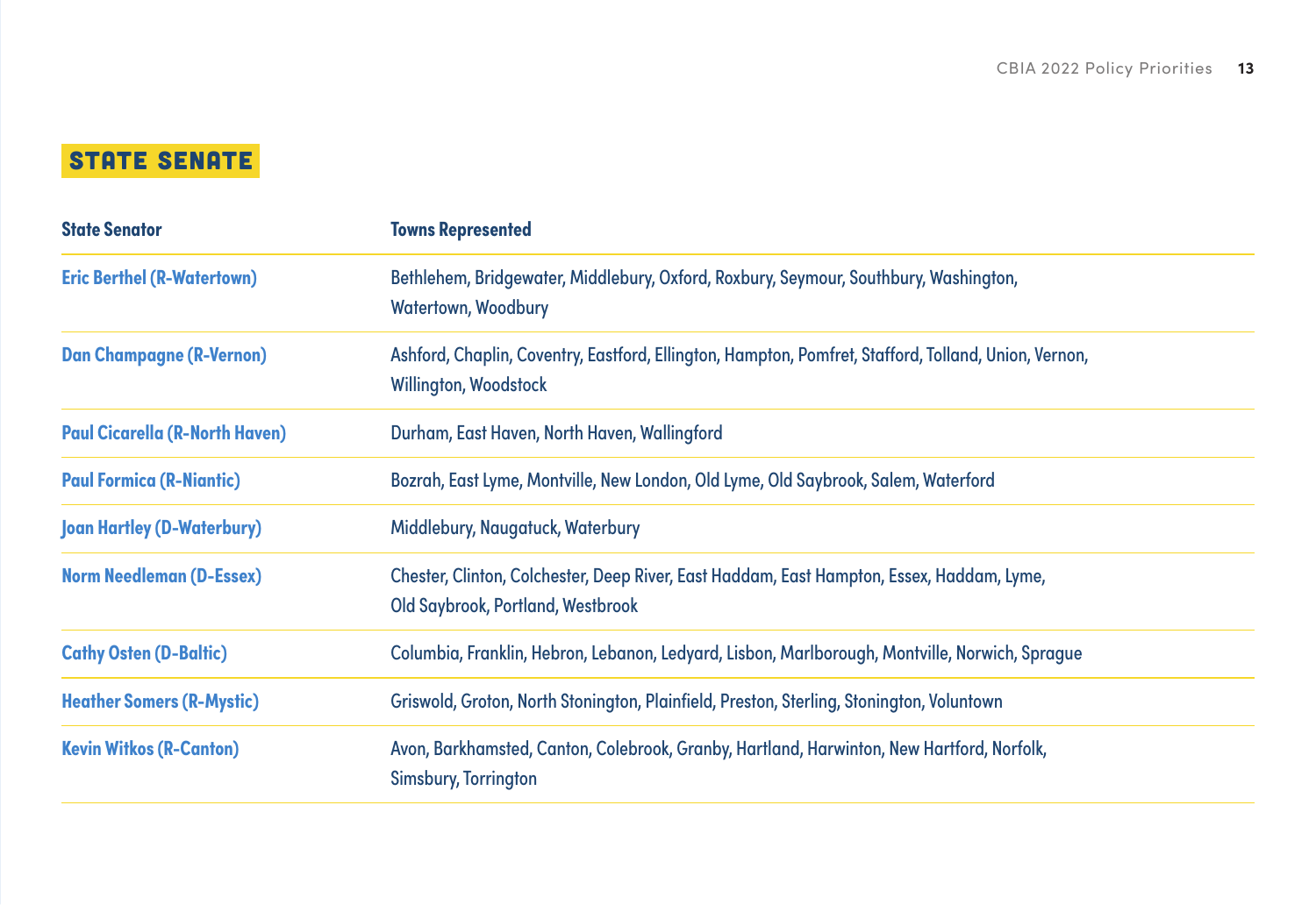## **STATE HOUSE**

| <b>State Representative</b>               | <b>Towns Represented</b>                                     |              |
|-------------------------------------------|--------------------------------------------------------------|--------------|
| <b>Catherine Abercrombie (D-Meriden)</b>  | <b>Berlin, Meriden</b>                                       | <b>Devir</b> |
| <b>Raghib Allie-Brennan (D-Bethel)</b>    | Bethel, Danbury, Newtown,<br>Redding                         | <b>Jay C</b> |
| <b>Mark Anderson (R-Granby)</b>           | <b>Barkhamsted, Granby,</b><br><b>Hartland, New Hartford</b> | <b>Holly</b> |
| <b>Harry Arora (R-Greenwich)</b>          | Greenwich                                                    | Tom I        |
| <b>Jill Barry (D-Glastonbury)</b>         | Glastonbury                                                  | Lauro        |
| <b>Whitt Betts (R-Bristol)</b>            | <b>Bristol, Plymouth</b>                                     | <b>Jasor</b> |
| <b>Mitch Bolinsky (R-Newtown)</b>         | <b>Newtown</b>                                               | <b>Mike</b>  |
| <b>Pat Boyd (D-Pomfret)</b>               | Brooklyn, Eastford, Pomfret,<br><b>Union, Woodstock</b>      | <b>Robir</b> |
| <b>Bill Buckbee (R-New Milford)</b>       | <b>New Milford</b>                                           | <b>Irene</b> |
| <b>Patrick Callahan (R-New Fairfield)</b> | Danbury, New Fairfield,                                      |              |
|                                           | <b>New Milford, Sherman</b>                                  | <b>John</b>  |

| Durham, Guilford,              |
|--------------------------------|
| North Branford, Wallingford    |
| Lyme, Old Lyme,                |
| Old Saybrook, Westbrook        |
| Colebrook, Goshen,             |
| <b>Torrington, Winchester</b>  |
| East Lyme, Salem               |
| South Windsor                  |
| Fairfield, Trumbull            |
| <b>Glastonbury, Manchester</b> |
| Ledyard, Montville, Preston    |
| Andover, Bolton, Hebron,       |
| Marlborough                    |
| Colchester, East Haddam,       |
| <b>East Hampton</b>            |
| <b>Simsbury</b>                |
|                                |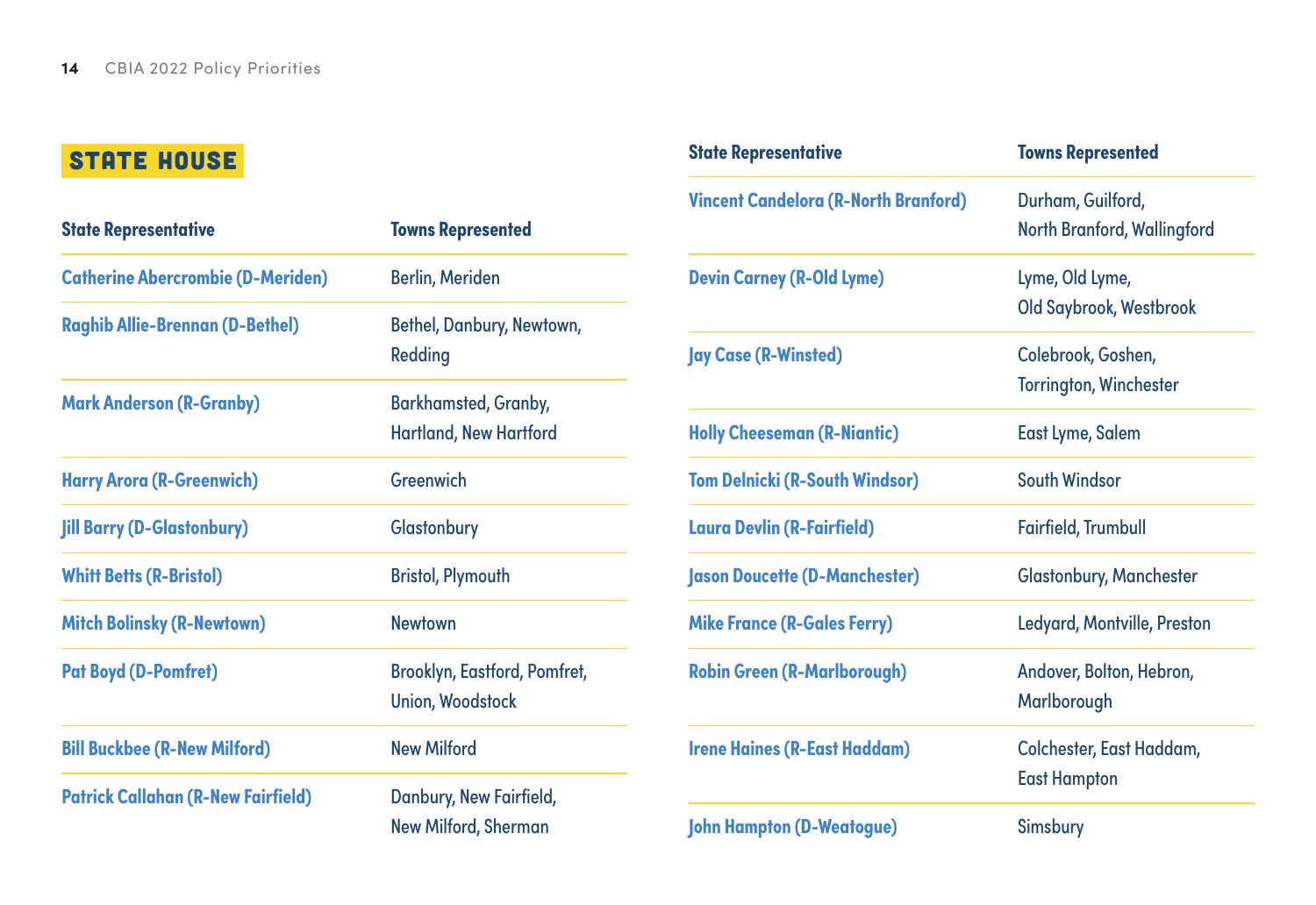| <b>State Representative</b>              | <b>Towns Represented</b>                       |  |
|------------------------------------------|------------------------------------------------|--|
| <b>Cindy Harrison (R-Southbury)</b>      | Bridgewater, Roxbury,<br>Southbury, Washington |  |
| <b>Greg Howard (R-Pawcatuck)</b>         | North Stonington, Stonington                   |  |
| <b>Eleni Kavros DeGraw (D-Avon)</b>      | Avon, Canton                                   |  |
| <b>Kathy Kennedy (R-Milford)</b>         | <b>Milford, Orange</b>                         |  |
| <b>David Labriola (R-Oxford)</b>         | Naugatuck, Oxford,<br>Southbury                |  |
| <b>Jennifer Leeper (D-Fairfield)</b>     | Fairfield                                      |  |
| Liz Linehan (D-Cheshire)                 | Cheshire, Southington,<br>Wallingford          |  |
| <b>Kathleen McCarty (R-Waterford)</b>    | Montville, Waterford                           |  |
| <b>Ben McGorty (R-Shelton)</b>           | Shelton, Stratford, Trumbull                   |  |
| <b>Stephen Meskers (D-Greenwich)</b>     | Greenwich                                      |  |
| <b>Amy Morrin Bello (D-Wethersfield)</b> | Wethersfield                                   |  |
| <b>Tammy Nuccio (R-Tolland)</b>          | Ashford, Tolland, Willington                   |  |

| <b>State Representative</b>              | <b>Towns Represented</b>                           |  |
|------------------------------------------|----------------------------------------------------|--|
| <b>Tom O'Dea (R-New Canaan)</b>          | New Canaan, Wilton                                 |  |
| <b>Cara Pavalock-D'Amato (R-Bristol)</b> | <b>Bristol</b>                                     |  |
| <b>William Petit (R-Plainville)</b>      | <b>New Britain, Plainville</b>                     |  |
| <b>Joe Poletta (R-Watertown)</b>         | Watertown, Woodbury                                |  |
| Jason Rojas (D-East Hartford)            | <b>East Hartford, Manchester</b>                   |  |
| <b>Jonathan Steinberg (D-Westport)</b>   | Westport                                           |  |
| <b>Donna Veach (R-Berlin)</b>            | Berlin, Southington                                |  |
| <b>David Wilson (R-Litchfield)</b>       | Bethlehem, Litchfield,<br>Morris, Warren, Woodbury |  |
| <b>Kerry Wood (D-Rocky Hill)</b>         | Newington, Rocky Hill,<br>Wethersfield             |  |
| <b>Terrie Wood (R-Darien)</b>            | Darien, Norwalk                                    |  |
| <b>David Yaccarino (R-North Haven)</b>   | <b>North Haven</b>                                 |  |
| <b>Tammy Zawistowski (R-East Granby)</b> | East Granby, Suffield,<br>Windsor                  |  |